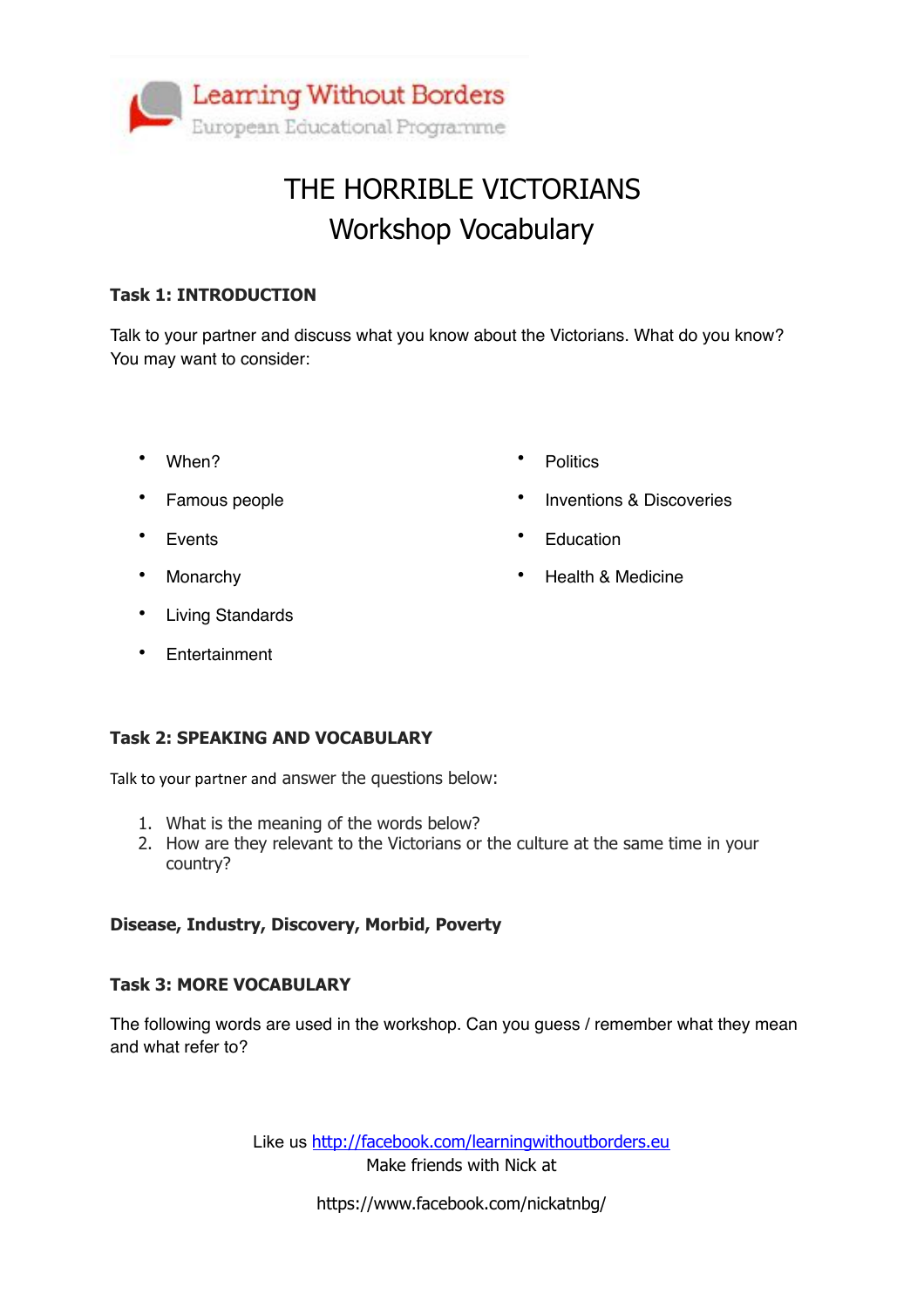

Mourning

Filthy

**Deformity** 

Convulsion

Corpse

Amputation

Like us <http://facebook.com/learningwithoutborders.eu> Make friends with Nick at

https://www.facebook.com/nickatnbg/